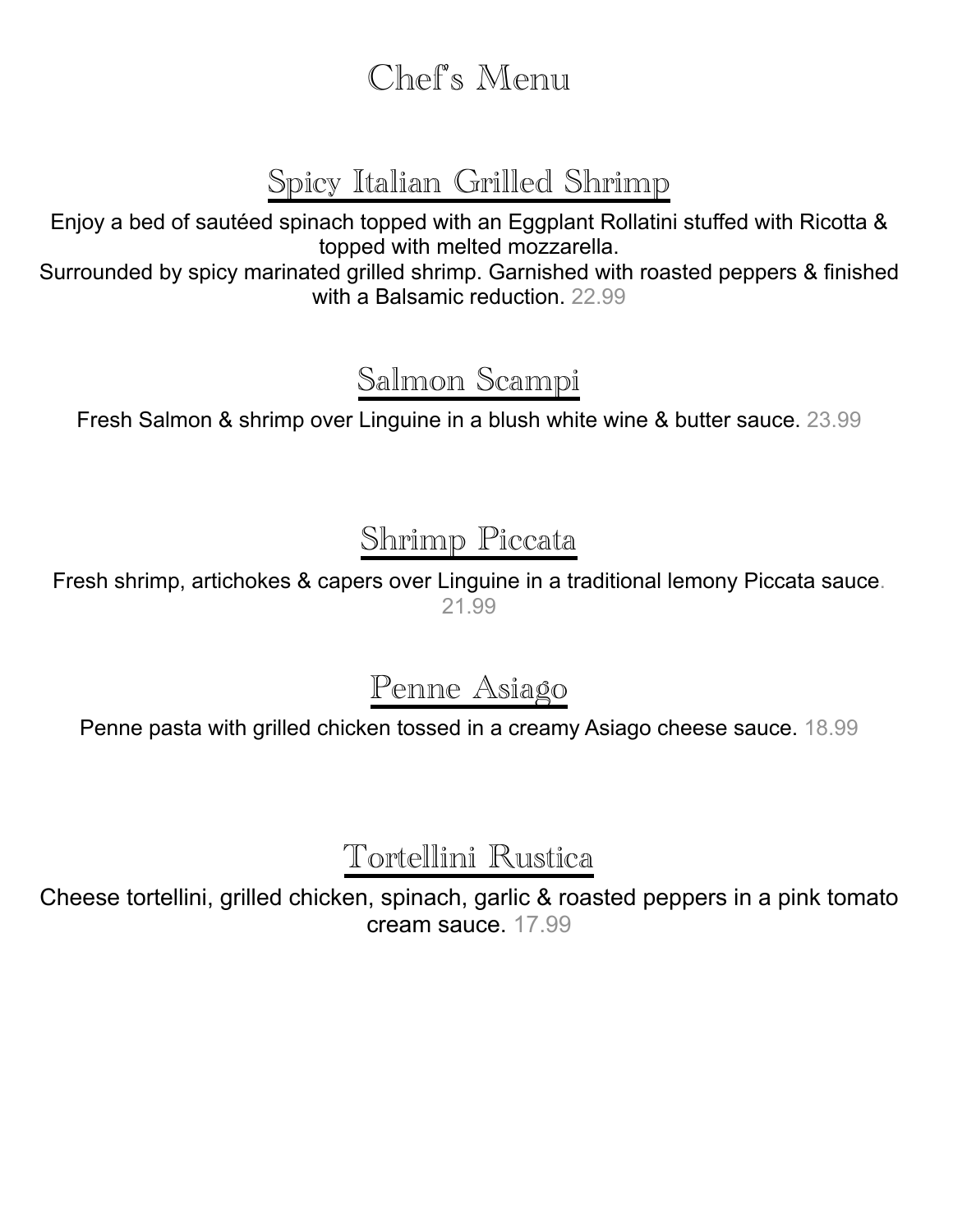Dijon Chicken

Chicken breast, fresh mushrooms, onions & shrimp in a Dijon mustard cream sauce. Served with a side of broccoli. 18.99

# Seafood Ravioli

Blue Crab ravioli prepared with spinach, garlic, mushrooms, scallops & shrimp in cream sauce. 26.95

## Creamy Tuscan Chicken

Chicken breast with diced onions, tomatoes, garlic, & fresh spinach over fettuccine in a Champagne cream sauce.

18.99

# Chicken Napoli

Sautéed chicken, mushrooms & chopped shrimp over Angel hair pasta in a white wine sauce. Finished with melted mozzarella on top with red roasted pepper garnish. 20.99

# Chicken Florentina

Fried chicken breast topped with sliced sausage sautéed in a pink vodka sauce. Layered with prosciutto & fresh mozzarella. Served with a side of sautéed broccoli. 21.99

# Veal Pizzaiola

Tender veal prepared with fresh onion, mushrooms & capers in a white wine marinara. Served with a side of roasted potatoes & green beans..

22.99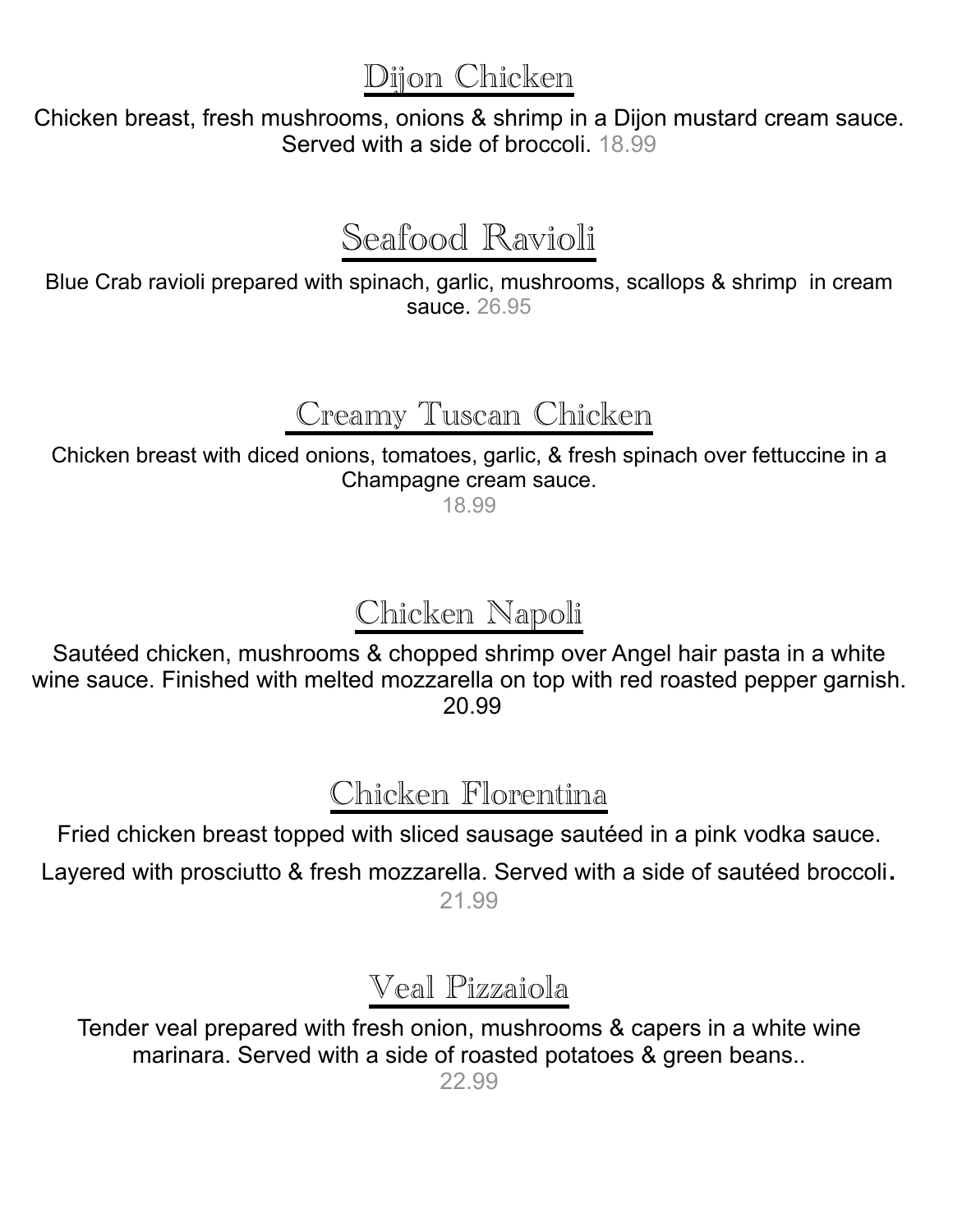## ənetizers

- \* Bruschetta 9.99
- \* Rice Balls (3) 4.99
- \* Garlic knots 4.50
- \* Garlic Bread with Cheese 3.99
- \* Fried Calamari 11.75
- \* Mussels Bianco*-* steamed mussels in a white wine garlic sauce with crostini. 10.99
- \* French Fries 4.75
- \* Cheese Fries 4.99
- \* Fried Ravioli 8.50
- \* Appetizer Sampler 9.99
- \* (7) Mozzarella Sticks 7.99
- \* (7) Chicken Wings -Spicy, Mild, BBQ, or Homemade Sweet Chili Sauce - 10.99

### Soup Made Fresh To Order *Served with Bread*

**PASTA FAGIOLI-** Pasta with Cannellini beans, Onions & Garlic in tomato broth. 6.99

#### **STRACCIATELLI-** (Italian Egg drop Soup)

Fresh Spinach, egg whites, & sliced meatball with chicken broth. Finished with a sprinkle of Parmesan cheese. 6.99

### Salads

**HOUSE SALAD**- Crisp Romaine & Spring mix garnished with fresh tomatoes, cucumbers, red onions, black olives & spicy pepperoncini peppers. Small 6.99 Large 7.99

**Caesar Salad**- Crisp Romaine lettuce with house Croutons, & Parmesan cheese tossed in Caesar dressing. Small 6.50 Large 7.60

**GREEK SALAD-** Crisp Romaine & Spring mix with fresh tomatoes, Red onions, cucumbers, pepperoncini peppers & black olives topped with Feta cheese.Traditionally served with our house Balsamic. 8.99

**SPINACH SALAD-** Fresh spinach, Red Roasted peppers, sautéed mushrooms, Red onions, bacon & feta cheese tossed in our house Balsamic dressing. 9.99

**Chopped Spring Salad**- Finely chopped Romaine lettuce, Spring Mix, Artichoke, Tomatoes, Red Onion, Cucumber, Roasted Red Peppers, Black Olives & Balsamic dressing. 8.99

**Caprese Salad**- Slices of Fresh Mozzarella, Vine Ripened Tomato, & Red Roasted Peppers, topped with Fresh Basil & olive oil. 10.99

*Dressings -* **House Balsamic, Ranch, Blue Cheese, Italian, Caesar**- *Extra dressing .25 Add* **chicken** \$4.00 **Add shrimp** \$6.00 **Add Salmon** 7.50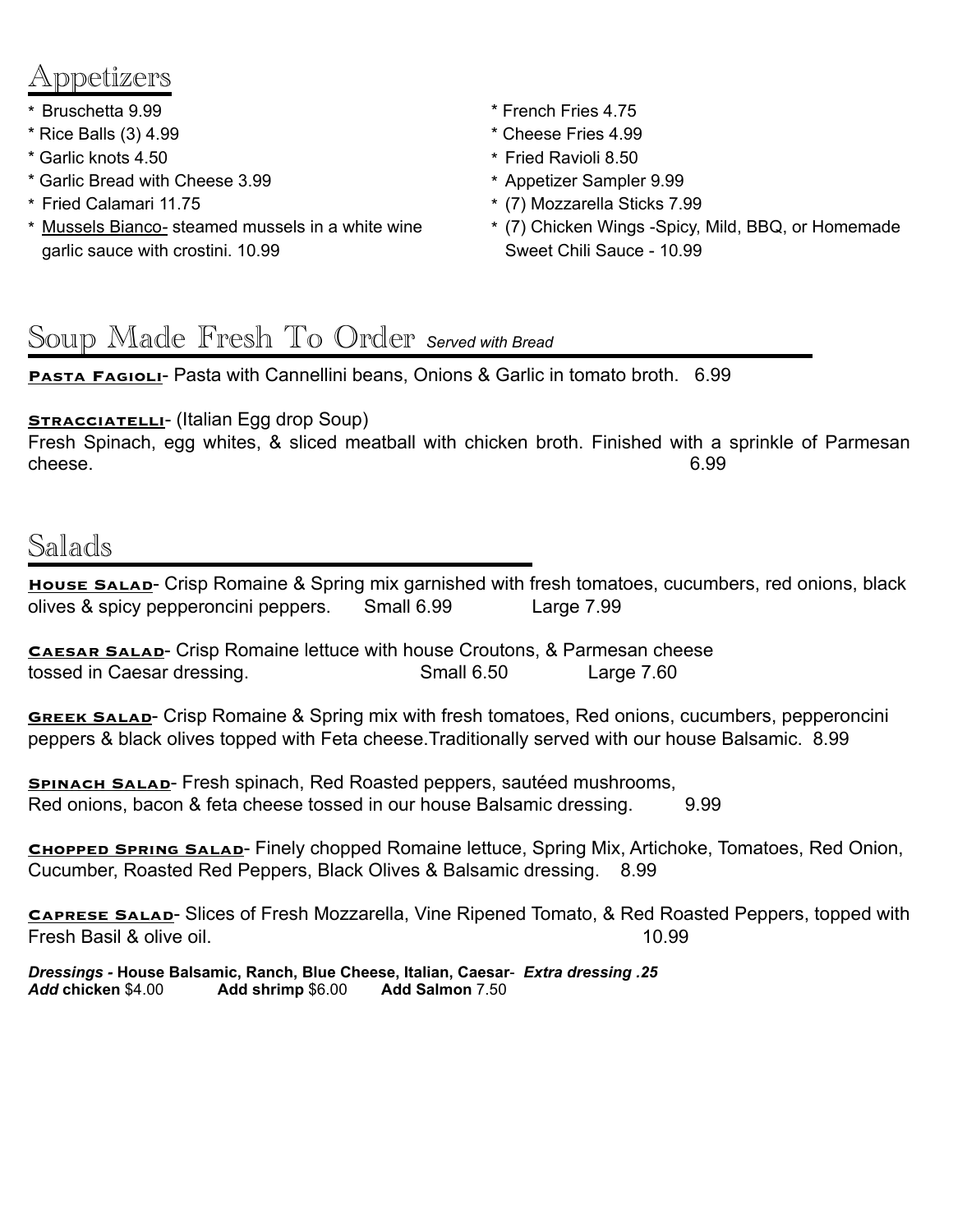# Dinner Pasta Dishes<br>**Served with a Side Salad & our own homemade bread.**<br>Side Caesar add \$1.00. Split Entree 2.00 **Side Caesar add \$1.00**

| <b>Cheese Ravioli</b>                       | 14.99 |
|---------------------------------------------|-------|
| Fettuccini Alfredo                          | 15.99 |
| Homemade Lasagna                            | 14.99 |
| Manicotti                                   | 14 99 |
| Spaghetti with Meatballs OR Meat Sauce13.99 |       |
| Penne alla Vodka w/ Pancetta                | 15.99 |

Linguine with Clam Sauce- Fresh clams served over Linguine in your choice of white or red sauce. 17.99

Eggplant Rollatini- Slices of breaded & fried Eggplant stuffed with Ricotta & topped with tomato sauce and Mozzarella over a bed of pasta. 17.99

Penne Rustica- Grilled chicken, fresh spinach, Garlic, Roasted Red Peppers & Penne pasta tossed in a pink tomato cream sauce. 17.99

Penne Cristo- Chicken, sliced Italian Sausage, Roasted Peppers, Garlic & penne pasta served in a White Wine Sauce. 15.99

Veal or Chicken Picatta- Artichoke Hearts & Capers sautéed in a lemon white wine Sauce. Served with seasoned roasted potatoes & green beans. *Veal* 21.99 - *Chicken* 19.99

Veal or Chicken Marsala- Fresh mushrooms Sautéed in a Marsala wine reduction sauce. Served with roasted potatoes & green beans. *Veal* 21.99 - *Chicken* 19.99

Chicken Francese - Chicken sautéed in a light lemon, butter, and white wine sauce. Served with seasoned potatoes & green beans 19:99

Tortellini Alla Panna- Tortellini with peas & prosciutto in Alfredo sauce. 15.99

Blue Crab Ravioli with fresh mushrooms & Shrimp in a Sherry cream sauce. 22.99

Shrimp Cristo- Shrimp, clams, mushrooms & sun dried tomatoes over Linguine in a light white wine Marinara. 20.99

Homemade Potato Gnocchi in Vodka Sauce. 17.99

| Baked Ziti                     | 15.99 |
|--------------------------------|-------|
| Chicken Parmigiana             | 17.99 |
| Eggplant Parmigiana            | 16.99 |
| Veal Parmigiana                | 19.99 |
| Side of 3 Meatballs or Sausage | 4.00  |
|                                |       |

Nonna's Bowtie Pasta Bowtie pasta with grilled chicken, sun dried tomatoes & garlic in a Marinara pesto sauce. 16.99

Cristo's Lobster Ravioli- Lobster filled Ravioli with

shrimp, cherry tomatoes, red onion & garlic in a blush Marinara Sauce. 22.95

Rigatoni Bolognese- Rigatoni pasta tossed in a creamy pink meat sauce. 15.99

Tortellini Bolognese- Cheese tortellini tossed in a creamy pink meat sauce. 16.99

Pasta Pescatore- Fresh clams, shrimps, mussels & calamari prepared in a savory tomato broth over Linguine & served with Crostini bread. 29.99

Shrimp Scampi- Linguine, Fresh shrimp & garlic in a buttery white wine sauce. 17.99

Spaghetti Carbonara- Spaghetti in a creamy sauce of egg, parm cheese, minced onion & pancetta. 15.99

Chicken Milanese- Breaded chicken breast over Spring mix with roasted peppers, red onion & Basil topped with a Balsamic glaze and served with a side of broccoli. 19.99

Chicken Saltimbocca- Layers of Chicken, Prosciutto, & Eggplant topped with fresh spinach & Melted Mozzarella over Penne pasta in a Marsala sauce. 20.99

Chicken Sienna- Chicken with artichokes, prosciutto, & mushrooms over spinach in a Champagne cream sauce. 19.99

Fresh Salmon Piccata- with capers & zucchini in a white wine & lemon sauce. Served with a side of roasted potatoes. 21.99

Substitute Veggies Instead of Pasta 3.00 Add grilled chicken 4.00 OR Shrimp 6.00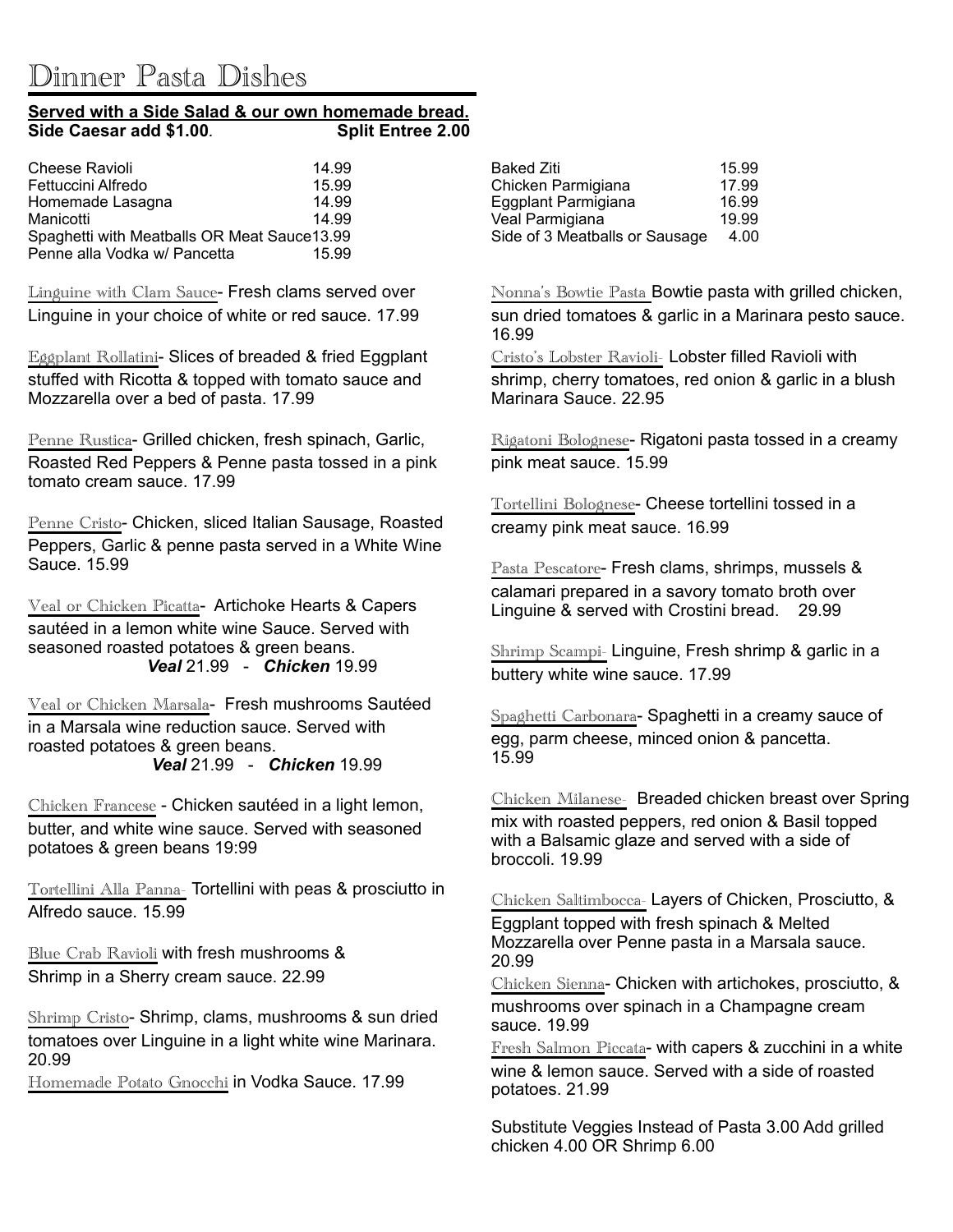### Pizza

| <b>Regular Toppings:</b>                                                                           | Personal 12"<br>1.00                                                   | Medium 14"<br>1.50                                                                                                                                   | Large 16"<br>2.00 <sub>1</sub>                                                                                              | X-Large 18"<br>2.25                                                                                        | Square 17"<br>2.25 |
|----------------------------------------------------------------------------------------------------|------------------------------------------------------------------------|------------------------------------------------------------------------------------------------------------------------------------------------------|-----------------------------------------------------------------------------------------------------------------------------|------------------------------------------------------------------------------------------------------------|--------------------|
| <b>Gourmet Toppings:</b>                                                                           | $1.50+$                                                                | $2.00+$                                                                                                                                              | $2.50+$                                                                                                                     | $3.00+$                                                                                                    | $3.00+$            |
| <b>Regular Toppings</b><br>Sausage<br>Pepperoni<br>Ground Beef<br>Meatball<br>Spinach<br>Jalapeños | Extra Cheese<br>Ham<br>Bacon<br>Onion<br>Garlic<br><b>Black Olives</b> | Broccoli<br>Pineapple<br>Banana Peppers<br>Fresh Mushrooms<br><b>Green Peppers</b><br>Fresh Tomato                                                   | Fresh Mozzarella<br>Anchovies<br>Chicken<br>Artichoke<br>Sun-Dried Tomato<br><b>Red Roasted Peppers</b><br>Turkey Pepperoni | <b>Gourmet Toppings</b><br>Eggplant<br>Feta Cheese<br>Fresh Basil<br>Pesto<br>Ricotta cheese<br>Prosciutto |                    |
| <b>PIZZA</b>                                                                                       | Personal 12"                                                           | Medium 14"                                                                                                                                           | <b>Large 16"</b>                                                                                                            | <u>X-Large 18"</u>                                                                                         | Square 17"         |
| <b>Cheese Pizza</b>                                                                                | 8.99                                                                   | 11.99                                                                                                                                                | 15.99                                                                                                                       | 16.99                                                                                                      |                    |
| <b>Meat Lovers</b>                                                                                 | 13.99                                                                  | 16.99<br>* Sausage, Bacon, Pepperoni, Ham, Meatballs & Ground Beef                                                                                   | 22.99                                                                                                                       | 24.99                                                                                                      |                    |
| <b>Supreme</b>                                                                                     | 14.75                                                                  | 17.50<br>*Sausage, Bacon, Pepperoni, Ham, Meatballs, Ground Beef, Green Peppers,<br>Onions, Black Olives, mushrooms & fresh garlic.                  | 23.99                                                                                                                       | 25.99                                                                                                      |                    |
| <b>Cristo's Pizza</b>                                                                              | 13.99                                                                  | 16.99<br>*A white Pizza with ricotta, Mozzarella, fresh Spinach, Black Olives, Artichokes,<br>Sun-dried Tomatoes, onion, garlic & olive oil drizzle. | 19.99                                                                                                                       | 22.99                                                                                                      |                    |
| <b>San Remo</b><br>fresh garlic & Feta cheese.                                                     | 13.99                                                                  | 16.99<br>*Plum tomatoes, Fresh Spinach, Artichoke, Sun-dried tomatoes, Black Olives,                                                                 | 21.99                                                                                                                       | 23.99                                                                                                      |                    |
| <b>White Pizza</b>                                                                                 | 9.99                                                                   | 12.99<br>*All white pizza with: Ricotta, Mozzarella fresh Garlic & Parmesan cheese.                                                                  | 15.99                                                                                                                       | 16.99                                                                                                      |                    |
| <b>Brooklyn Pie</b><br>Mozzarella & Basil                                                          | 11.99                                                                  | 14.99<br>* Neapolitan style Margherita Pizza with a Marinara & garlic base topped with fresh                                                         | 16.99                                                                                                                       | 17.99                                                                                                      |                    |
|                                                                                                    | White Margherita 11.99 14.99                                           | * Only Fresh Mozzarella, Sliced Fresh Tomatoes, Fresh garlic, Olive oil & Fresh Basil.                                                               | 17.99                                                                                                                       | 18.99                                                                                                      |                    |
| <b>Veggie Pizza</b>                                                                                | 12.99                                                                  | 15.99<br>*Fresh mushrooms, green peppers, onions, tomato, broccoli, spinach & Mozzarella.                                                            | 21.99                                                                                                                       | 23.99                                                                                                      |                    |
| <b>Pesto Veggie</b>                                                                                | 13.99                                                                  | 15.99<br>*Fresh mushrooms, Roasted Peppers, Broccoli, Spinach, Ricotta Cheese & Pesto Sauce.                                                         | 21.99                                                                                                                       | 23.99                                                                                                      |                    |
| Mediterranean                                                                                      | 13.99                                                                  | 16.99<br>*Grilled Chicken, sliced tomato, Feta cheese, Black Olives & Pesto sauce.                                                                   | 21.99                                                                                                                       | 23.99                                                                                                      |                    |

#### **Grandma Pizza 12" mini -13.50** 17" Large- **17.99**

\**A thin crust square Pizza topped with Plum tomato Marinara, Fresh Basil, Garlic, Extra Virgin Olive oil & Mozzarella. A Cristo's favorite!* 

### **Sicilian Pizza 12" mini - 12.99** 17" Large -**17.99**

\**A Square thick crust Pizza with Tomato Sauce & Mozzarella Cheese.*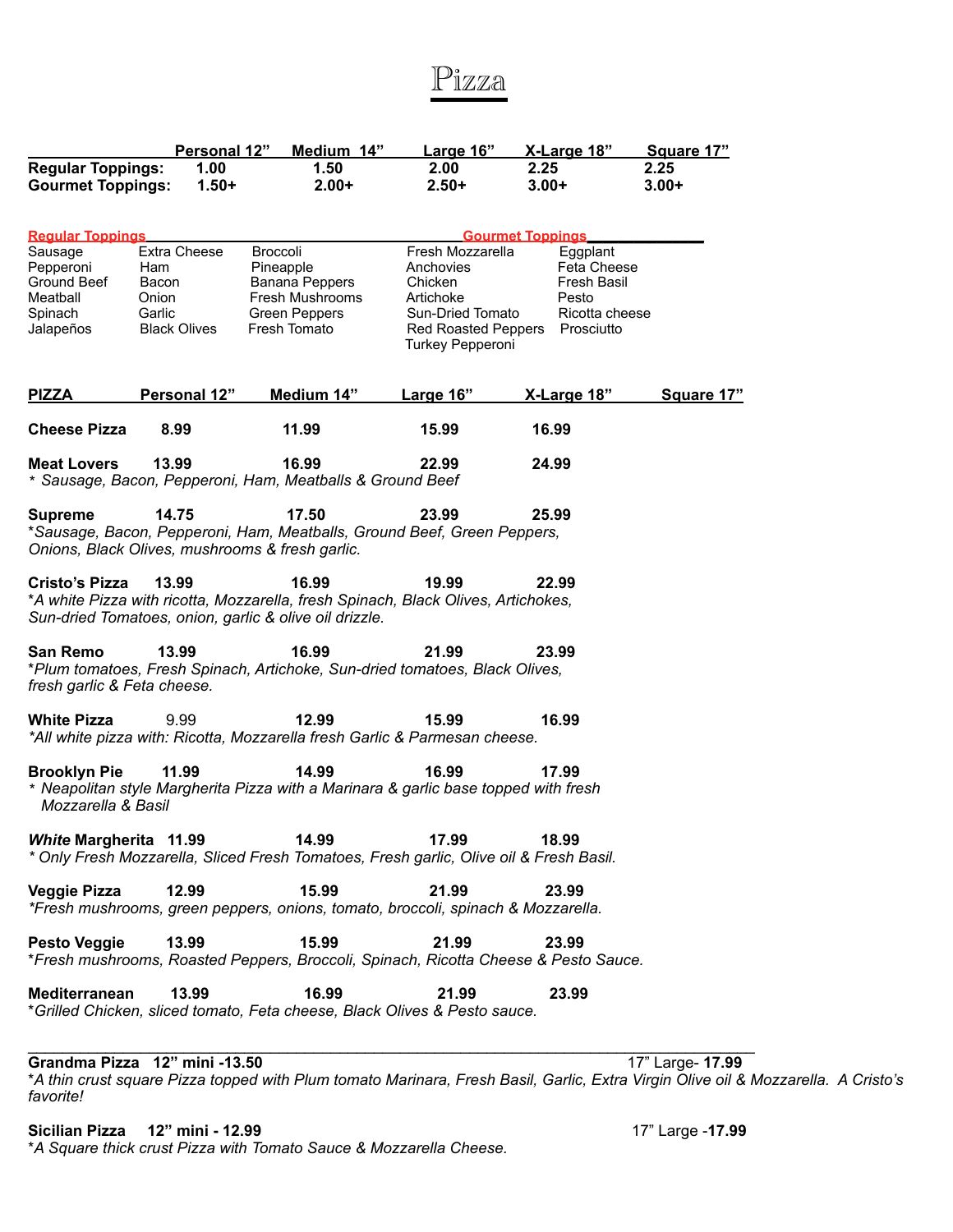#### *Side Caesar add \$1.00*

| <b>Meatball Sub-</b> Homemade Beef meatballs with melted mozzarella cheese & Marinara Sauce.                                                                                               | 9.99  |  |
|--------------------------------------------------------------------------------------------------------------------------------------------------------------------------------------------|-------|--|
| <b>Sausage &amp; Peppers</b> - Italian Sausage, Green Peppers, & Onions topped with melted mozzarella                                                                                      |       |  |
| cheese and Marinara Sauce, 10.99                                                                                                                                                           | 9.99  |  |
| <b>Chicken Parmigiana-</b> Fried chicken with melted mozzarella cheese & Tomato sauce.                                                                                                     | 10.99 |  |
| Veal Parmigiana- Fried Veal cutlet with melted mozzarella cheese & Tomato sauce                                                                                                            | 12.99 |  |
| <b>Eggplant Parmigiana</b> - Fried thin sliced eggplant topped with melted mozzarella cheese,<br>& tomato sauce.                                                                           | 10.99 |  |
| <b>Shrimp Parmigiana-</b> Breaded fried Shrimp with melted mozzarella cheese & Tomato sauce.                                                                                               | 11.99 |  |
| Cristo's Chicken Panini- Grilled Chicken, Fresh Spinach, Roasted peppers, Fresh Mozzarella, Pesto & Extra Virgin Olive Oil<br>served on our own homemade Rosemary Focaccia Bread.<br>10.99 |       |  |
| Caprese Sub- Slices of Fresh Mozzarella, Sliced Tomatoes, Roasted Peppers, Basil & Olive Oil on our own homemade<br>10.99<br>Rosemary Focaccia bread.                                      |       |  |
| <b>Cheese Steak-</b> Thin sliced Grilled Steak & Mozzarella Cheese.                                                                                                                        | 10.99 |  |
| <b>Cheese Steak "Special"</b> - Thin sliced grilled steak, with sauteed fresh mushrooms, green<br>peppers & onions topped with Mozzarella cheese.                                          | 11.99 |  |

# Calzones & Stromboli *Served with a side of Tomato Sauce*

#### **Add additional toppings- starting at 1.00 + each** *Extra sides of Tomato Sauce .50*

| <b>Cheese Calzone-Filled with a combination of ricotta &amp; mozzarella cheese</b>                                   | 9.99           |
|----------------------------------------------------------------------------------------------------------------------|----------------|
| <b>Ham Calzone-</b> Filled with Ricotta, Mozzarella & Ham                                                            | 10.99          |
| <b>Cristo's Stromboli</b> - Filled with Pepperoni, Ham, Sausage, Green Peppers, Onions,                              |                |
| Tomato Sauce & Mozzarella cheese.<br><b>Chicken Roll-</b> A Stromboli w/ Breaded chicken, Mozzarella & Tomato Sauce. | 12.99<br>11.99 |
| <b>Sausage Roll-</b> A Stromboli w/ Sausage, Green peppers, Onions,<br>Mozzarella & tomato sauce.                    | 10.99          |
| Pepperoni Roll- A Stromboli w/ Pepperoni, Mozzarella & Tomato sauce.                                                 | 10.99          |